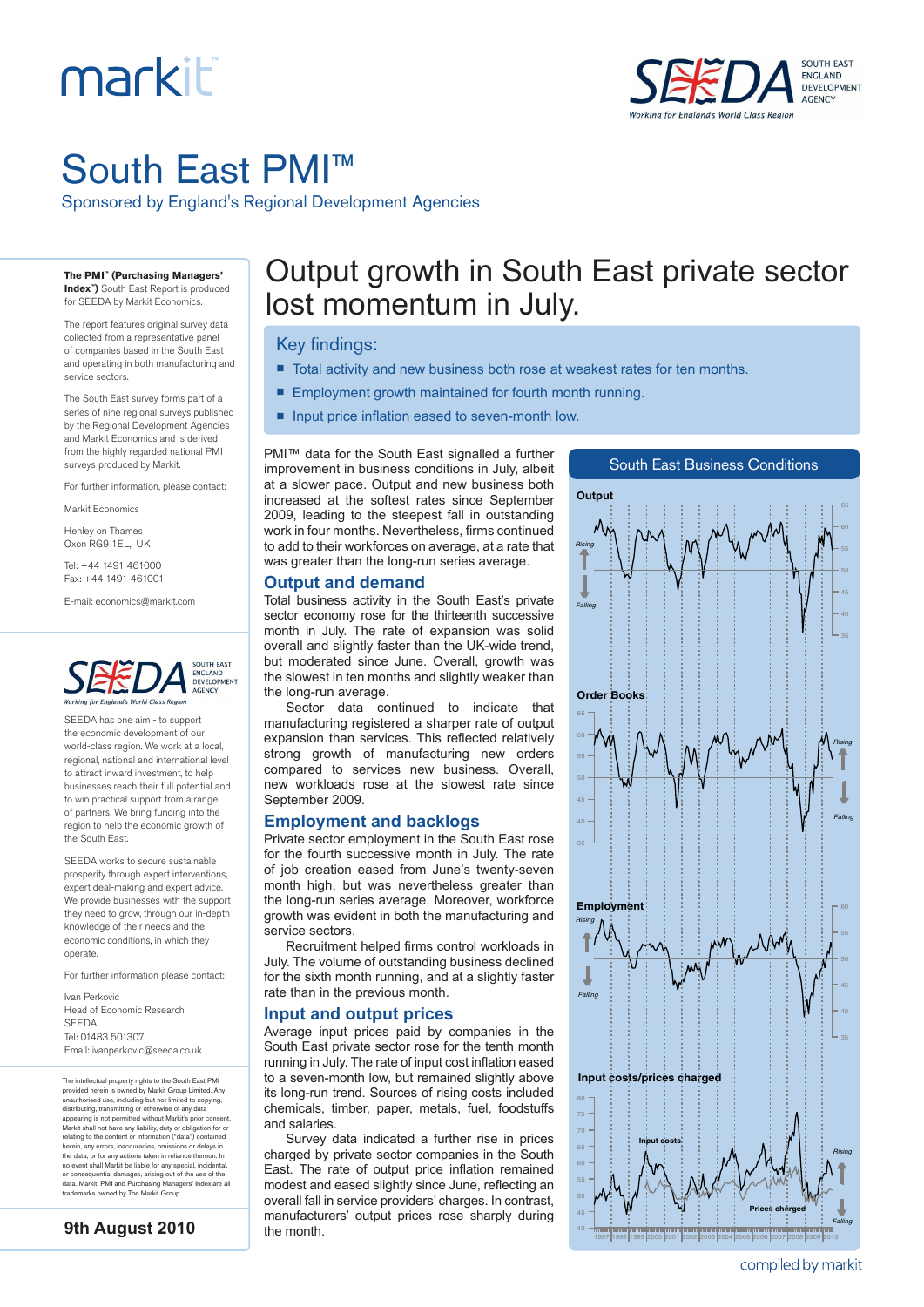#### Output / Business Activity

Q. Is the level of output or business activity at your company higher, the same or lower this month than one month ago?

|      |     |                         | <b>South East Companies</b> |            | <b>AII UK</b>          |                  |                |
|------|-----|-------------------------|-----------------------------|------------|------------------------|------------------|----------------|
|      |     | Higher<br>$\frac{0}{0}$ | Same<br>$\frac{0}{0}$       | Lower<br>% | Index<br>$50 = no$ chg | S.Adi'd<br>Index | S.Adi'd<br>Ind |
| 2009 | Nov | 26.4                    | 54.1                        | 19.5       | 53.5                   | 56.2             | 56.5           |
|      | Dec | 33.1                    | 49.4                        | 17.5       | 57.8                   | 57.8             | 57.1           |
| 2010 | Jan | 25.8                    | 49.0                        | 25.2       | 50.3                   | 55.3             | 55.6           |
|      | Feb | 35.2                    | 52.2                        | 12.6       | 61.3                   | 59.7             | 58.8           |
|      | Mar | 38.1                    | 48.1                        | 13.8       | 62.2                   | 59.0             | 57.7           |
|      | Apr | 35.0                    | 52.5                        | 12.5       | 61.3                   | 58.1             | 56.4           |
|      | May | 34.5                    | 46.7                        | 18.8       | 57.9                   | 58.7             | 56.4           |
|      | Jun | 32.1                    | 51.8                        | 16.1       | 58.0                   | 57.6             | 55.5           |
|      | Jul | 27.7                    | 57.2                        | 15.1       | 56.3                   | 54.6             | 54.2           |
|      |     |                         |                             |            |                        |                  |                |



Private sector activity in the South East rose for the thirteenth successive month in July. Firms mainly linked higher activity to gains in new business and, in some cases, hotter weather than normal for the time of year. That said, the overall rate of expansion slowed sharply. The seasonally adjusted Business Activity Index posted its steepest month-on-month drop since November 2008, and indicated the weakest rate of growth since September 2009. Growth of manufacturing production remained faster than the gain in services activity, despite slowing sharply during the month.

#### New Orders / Incoming New Business

Q. Is the level of new orders or incoming new business at your company higher, the same or lower this month than one month ago?

|      |     |             |           | <b>South East Companies</b> |                    |                  | <b>AII UK</b>  |
|------|-----|-------------|-----------|-----------------------------|--------------------|------------------|----------------|
|      |     | Higher<br>% | Same<br>% | Lower<br>%                  | Index<br>50=no cha | S.Adj'd<br>Index | S.Adj'd<br>Ind |
| 2009 | Nov | 32.3        | 48.4      | 19.4                        | 56.5               | 58.3             | 56.2           |
|      | Dec | 32.5        | 47.7      | 19.9                        | 56.3               | 59.1             | 56.9           |
| 2010 | Jan | 29.7        | 47.3      | 23.0                        | 53.4               | 57.6             | 54.7           |
|      | Feb | 37.6        | 45.2      | 17.2                        | 60.2               | 59.0             | 57.9           |
|      | Mar | 39.9        | 47.5      | 12.7                        | 63.6               | 60.5             | 57.6           |
|      | Apr | 39.5        | 48.4      | 12.1                        | 63.7               | 59.1             | 55.7           |
|      | May | 31.9        | 47.2      | 20.9                        | 55.5               | 56.3             | 54.3           |
|      | Jun | 35.0        | 46.0      | 19.0                        | 58.0               | 56.0             | 54.3           |
|      | Jul | 27.3        | 51.3      | 21.4                        | 52.9               | 54.2             | 53.5           |
|      |     |             |           |                             |                    |                  |                |



The seasonally adjusted Incoming New Business index remained above the no-change mark of 50.0 for the thirteenth month in a row in July, signalling further growth of incoming new work at private sector companies in the South East. The rate of expansion slowed for the fourth successive month to the weakest since September 2009, but remained greater than the average for the UK as a whole. By sector, manufacturing new orders rose at a sharper rate than service sector new business.

#### Business Outstanding

Q. Is the level of business outstanding at your company higher, the same or lower this month than one month ago?

|      |            |             |           | <b>South East Companies</b> |                    |                  | <b>AII UK</b>  |
|------|------------|-------------|-----------|-----------------------------|--------------------|------------------|----------------|
|      |            | Higher<br>% | Same<br>% | Lower<br>%                  | Index<br>50=no cha | S.Adj'd<br>Index | S.Adj'd<br>Ind |
| 2009 | <b>Nov</b> | 17.2        | 60.0      | 22.8                        | 47.2               | 49.1             | 47.7           |
|      | Dec        | 14.9        | 66.7      | 18.4                        | 48.2               | 50.1             | 48.9           |
| 2010 | Jan        | 15.8        | 64.0      | 20.1                        | 47.8               | 50.2             | 48.8           |
|      | Feb        | 19.3        | 61.4      | 19.3                        | 50.0               | 49.0             | 49.4           |
|      | Mar        | 17.8        | 59.6      | 22.6                        | 47.6               | 47.7             | 48.2           |
|      | Apr        | 21.2        | 62.3      | 16.4                        | 52.4               | 48.9             | 49.3           |
|      | May        | 14.8        | 64.5      | 20.6                        | 47.1               | 49.1             | 49.4           |
|      | Jun        | 20.6        | 60.6      | 18.7                        | 51.0               | 48.3             | 47.6           |
|      | Jul        | 13.1        | 63.4      | 23.4                        | 44.8               | 47.9             | 46.9           |

The level of outstanding business in the South East private sector economy declined for the sixth month running in July. Moreover, the rate of contraction accelerated slightly and was the second-fastest in the current sequence. Many survey respondents stated that they had been able to complete previous contracts as the pace of incoming new business had moderated somewhat. The rate of backlog depletion remained weaker than the UK-wide trend, however. By sector, outstanding business fell more sharply in services than manufacturing.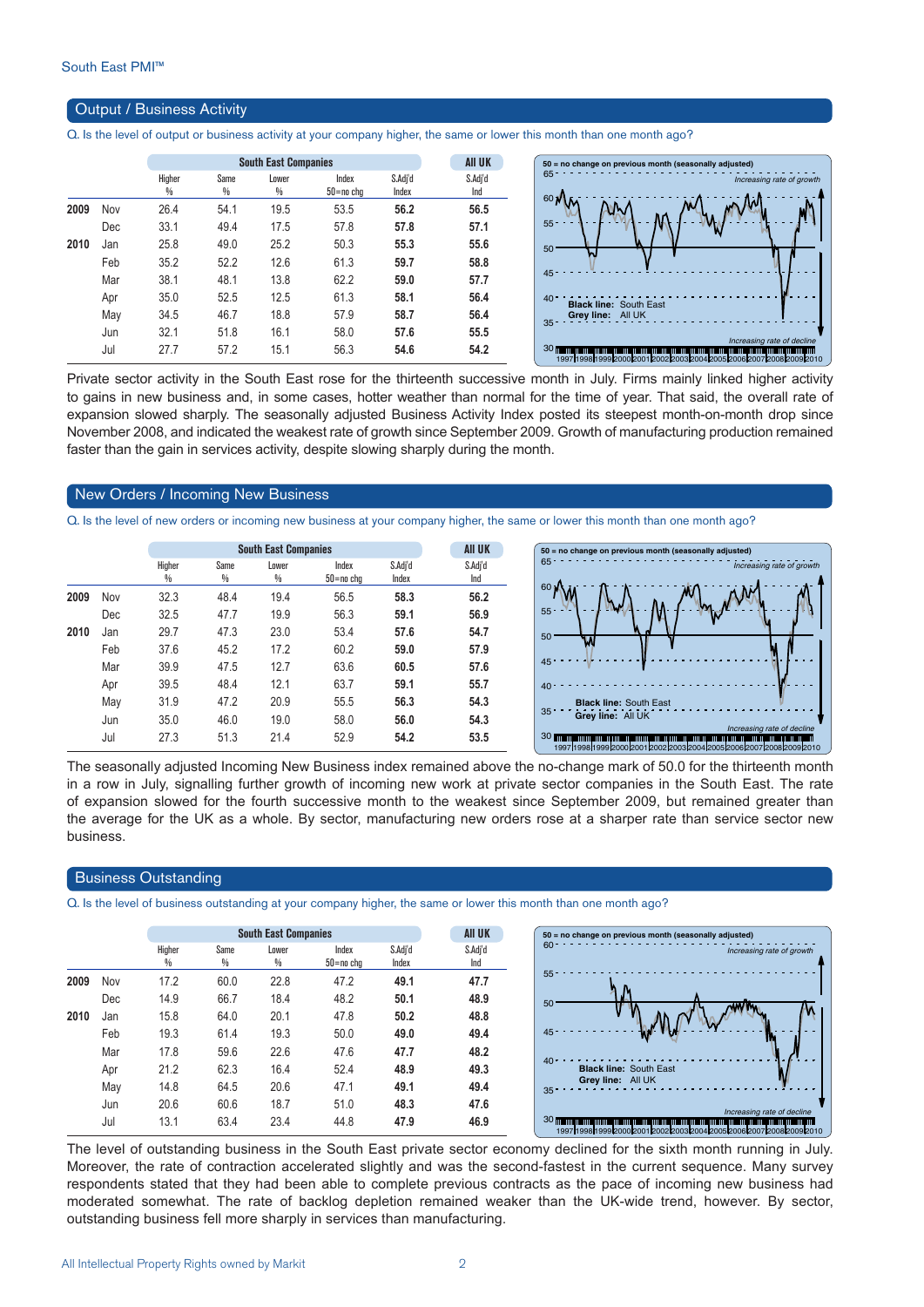#### Employment

Q. Is the level of employment at your company higher, the same or lower this month than one month ago?

|      |     | <b>South East Companies</b> |           |            |                    |                  | <b>AII UK</b>  |
|------|-----|-----------------------------|-----------|------------|--------------------|------------------|----------------|
|      |     | Higher<br>%                 | Same<br>% | Lower<br>% | Index<br>50=no chg | S.Adj'd<br>Index | S.Adj'd<br>Ind |
| 2009 | Nov | 7.6                         | 82.3      | 10.1       | 48.7               | 47.8             | 47.2           |
|      | Dec | 10.4                        | 77.9      | 11.7       | 49.4               | 48.2             | 48.0           |
| 2010 | Jan | 7.3                         | 80.0      | 12.7       | 47.3               | 49.8             | 49.2           |
|      | Feb | 8.9                         | 80.9      | 10.2       | 49.4               | 48.2             | 49.3           |
|      | Mar | 11.2                        | 78.9      | 9.9        | 50.6               | 49.8             | 50.0           |
|      | Apr | 13.1                        | 77.5      | 9.4        | 51.9               | 51.4             | 52.1           |
|      | May | 17.0                        | 73.9      | 9.1        | 53.9               | 51.0             | 50.3           |
|      | Jun | 18.0                        | 74.3      | 7.8        | 55.1               | 53.1             | 51.0           |
|      | Jul | 15.2                        | 79.1      | 5.7        | 54.7               | 52.0             | 50.3           |

July survey data signalled a further rise in private sector employment in the South East. The current sequence of job creation in the region now stretches to four months. The seasonally adjusted Employment Index eased from June's twenty-seven month high, but remained above its long-run average of 50.6. It also compared favourably with the figure for the UK private sector as a whole. Firms recruited additional staff to facilitate growth and to manage current workloads. Sector data indicated broad-based employment growth across manufacturing and services for the third month running.

#### Input Prices / Costs

Q. Have average input prices or input costs risen, fallen or remained unchanged this month compared to one month ago?

|      |     |                         | <b>South East Companies</b> | <b>AII UK</b> | $50 =$                 |                  |                |                                    |
|------|-----|-------------------------|-----------------------------|---------------|------------------------|------------------|----------------|------------------------------------|
|      |     | Higher<br>$\frac{0}{0}$ | Same<br>%                   | Lower<br>$\%$ | Index<br>$50 = no$ cha | S.Adj'd<br>Index | S.Adj'd<br>Ind | 80 <sub>1</sub><br>75 <sup>1</sup> |
| 2009 | Nov | 19.1                    | 73.9                        | 7.0           | 56.1                   | 55.4             | 54.8           | 70 <sup>1</sup>                    |
|      | Dec | 10.4                    | 84.4                        | 5.2           | 52.6                   | 54.8             | 56.1           |                                    |
| 2010 | Jan | 19.5                    | 75.8                        | 4.7           | 57.4                   | 56.5             | 58.5           | 65 <sup>5</sup>                    |
|      | Feb | 22.8                    | 69.6                        | 7.6           | 57.6                   | 56.7             | 59.6           | 60 <sup>1</sup>                    |
|      | Mar | 26.4                    | 69.2                        | 4.4           | 61.0                   | 56.8             | 58.9           | 55 <sup>5</sup>                    |
|      | Apr | 37.5                    | 60.6                        | 1.9           | 67.8                   | 60.6             | 62.4           | 50 <sup>°</sup>                    |
|      | May | 31.5                    | 66.1                        | 2.4           | 64.5                   | 59.7             | 61.6           |                                    |
|      | Jun | 30.1                    | 66.9                        | 3.0           | 63.6                   | 58.3             | 58.9           | 45 <sup>°</sup>                    |
|      | Jul | 25.8                    | 68.6                        | 5.7           | 60.1                   | 56.0             | 56.7           | 40                                 |



Average input prices paid by private sector companies rose at the slowest rate of 2010 so far in July, as the seasonally adjusted Input Prices Index fell to a seven-month low. This mainly reflected a weaker rate of input cost inflation in services, as cost pressures remained sharp in manufacturing. Goods producers reported a range of items as being up in price during the month, including chemicals, oil, timber, paper, foodstuffs and steel. Service providers mainly referred to rising fuel and salary pressures. Average input prices have risen continuously since October 2009.

#### **Output Prices**

Q. Are the average prices charged for goods and services by your company higher, the same or lower this month than one month ago?

|      |            |             |           | <b>South East Companies</b> |                    |                  | <b>AII UK</b>  | $50 = no$ change on previous month (seasonally adjusted)                                                                                                                                   |                              |
|------|------------|-------------|-----------|-----------------------------|--------------------|------------------|----------------|--------------------------------------------------------------------------------------------------------------------------------------------------------------------------------------------|------------------------------|
|      |            | Higher<br>₩ | Same<br>% | Lower<br>%                  | Index<br>50=no chg | S.Adi'd<br>Index | S.Adj'd<br>Ind | $65 -$                                                                                                                                                                                     | Increasing rate of inflation |
| 2009 | <b>Nov</b> | 7.6         | 84.1      | 8.3                         | 49.7               | 49.9             | 48.9           | $60 -$<br><b>Black line: South East</b>                                                                                                                                                    |                              |
|      | Dec        | 5.2         | 89.6      | 5.2                         | 50.0               | 50.9             | 50.2           | Grey line: All UK                                                                                                                                                                          |                              |
| 2010 | Jan        | 11.3        | 81.3      | 7.3                         | 52.0               | 51.0             | 50.9           | 55 <sub>1</sub>                                                                                                                                                                            |                              |
|      | Feb        | 9.6         | 83.4      | 7.0                         | 51.3               | 50.9             | 51.9           |                                                                                                                                                                                            |                              |
|      | Mar        | 10.1        | 83.6      | 6.3                         | 51.9               | 50.5             | 51.1           | 50<br>W                                                                                                                                                                                    |                              |
|      | Apr        | 17.2        | 77.7      | 5.1                         | 56.1               | 51.2             | 51.9           |                                                                                                                                                                                            |                              |
|      | May        | 12.3        | 83.4      | 4.3                         | 54.0               | 51.8             | 53.2           | 45 -                                                                                                                                                                                       |                              |
|      | Jun        | 13.3        | 80.0      | 6.7                         | 53.3               | 51.9             | 53.0           |                                                                                                                                                                                            | Increasing rate of deflation |
|      | Jul        | 13.3        | 82.3      | 4.4                         | 54.4               | 51.6             | 52.2           | 40 The component of the control of the control of the control of the control of the control of the control of the<br>1997 1998 1999 2000 2001 2002 2003 2004 2005 2006 2007 2008 2009 2010 |                              |

Prices charged by private sector companies operating in the South East rose for the eighth month running in July. The seasonally adjusted Output Prices Index remained indicative of a modest rate of charge inflation, and one that remained weaker than the trend seen across the UK as a whole. Around 82% of survey respondents reported no change in their output prices during the month. The overall increase in charges reflected strong growth in manufacturers' tariffs, as prices from service providers fell slightly during the month.